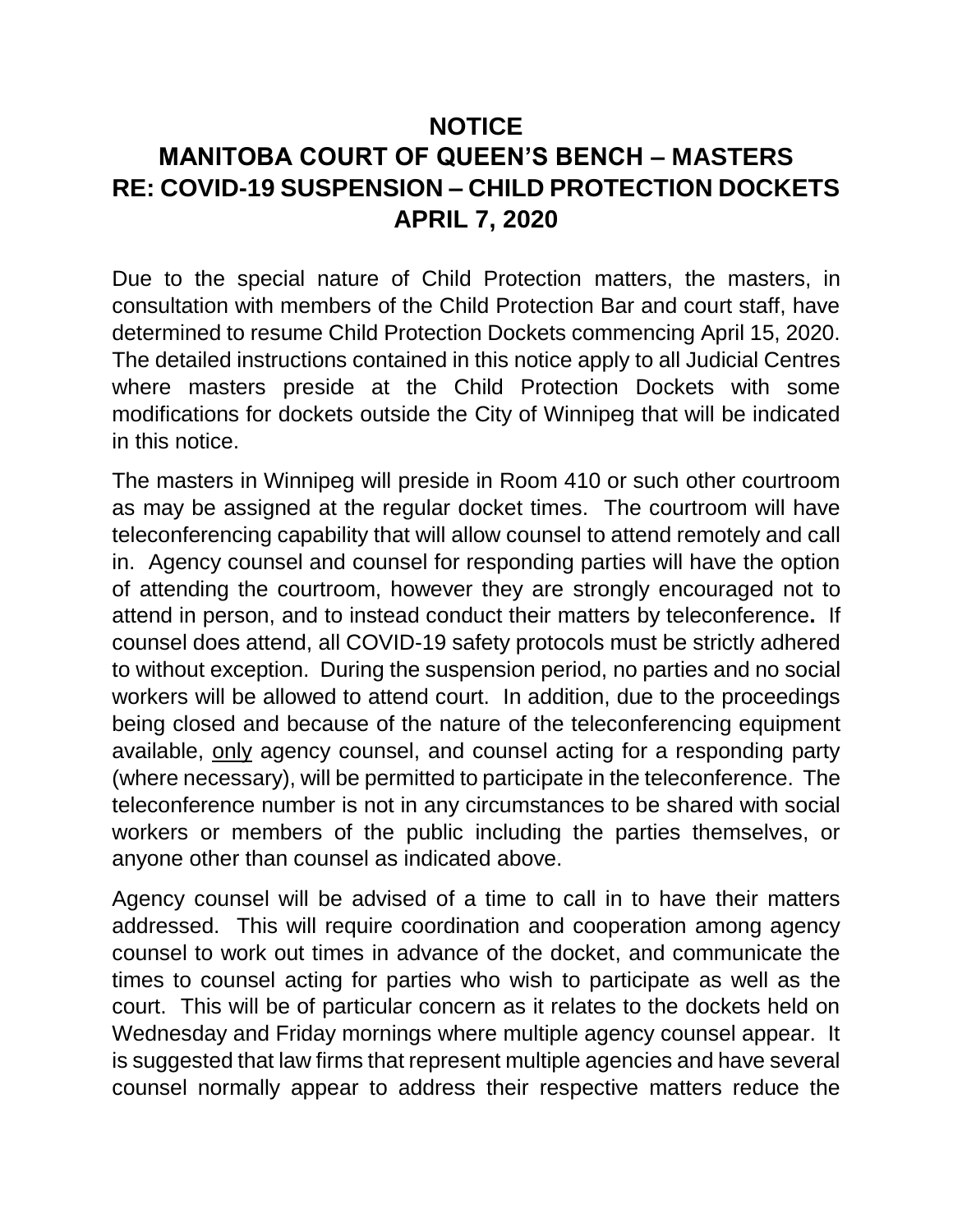number of counsel appearing or make sure their bloc of scheduled time accommodates all of their collective agencies' matters.

During this period, we will not be addressing matters by seniority of counsel unless counsel works that out among themselves. Agency counsel with very few matters on the docket should be ready to have their matters addressed first.

**Anyone served with a petition during the suspension period shall be served with a Notice to Respondents in the attached form** that puts them on notice that they are not to attend the courthouse and advises them what they are to do. In addition, the Notice will be provided to the Sheriff's Officers controlling entry to the courthouse, and these will be provided to anyone who attends at the courthouse for a child protection docket because they did not receive the Notice when served, or did not understand the Notice, given its inconsistency with the petition**.** There is a separate form of Notice for each Judicial Centre.

There are several important instructions that apply to the proceedings during this suspension period.

For the Winnipeg matters, Mia Van Helden, the child protection paralegal at Legal Aid Manitoba, will be taking all calls for legal aid assistance by telephone as directed in the attached notices. She will process all legal aid applications by telephone and will also refer all individuals to legal aid duty counsel where they have questions she cannot answer or where the individual wants to consent to an order without formally retaining counsel, where the individual does not want to consent to an order but does not want counsel, or where the individual is not eligible for legal aid and wants private counsel. Ms. Van Helden's phone line will be accessible to all callers from 9:00 a.m. to 4 p.m., Monday to Friday. The phone number is (204) 985-8582.

In addition, children that are 12 years of age and older, or an agency worker caregiver (foster parent) or advocate on their behalf shall call Ms. Van Helden at the same phone line. Arrangements will be made to have the child speak to duty counsel who will assess whether the child needs counsel to be formally appointed or whether duty counsel can provide the child's position to the court without a formal appointment. It is important that appropriate contact information for the child is provided to Ms. Van Helden in order that duty counsel can communicate with them.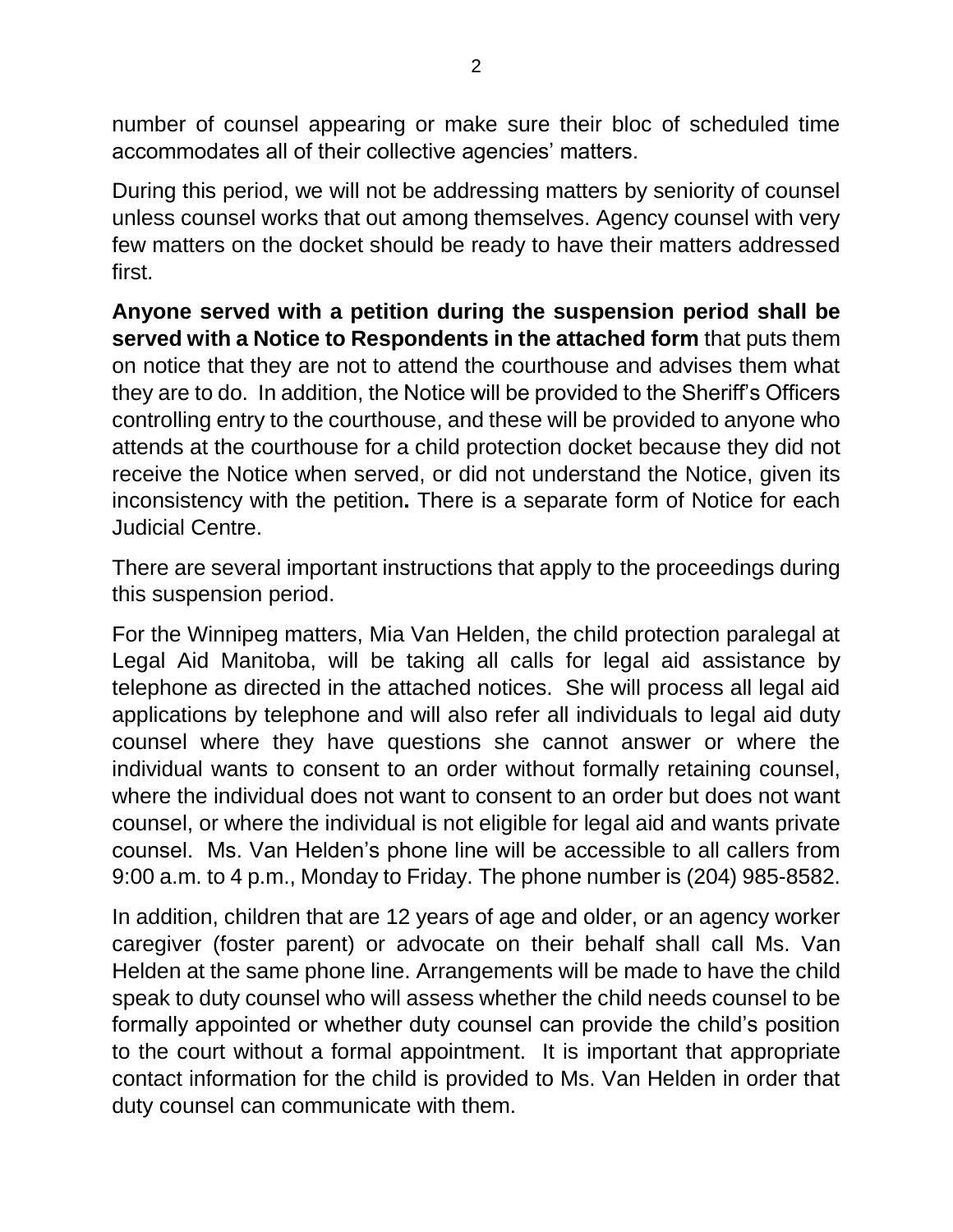During the suspension period, no children are to be brought to court and there will be no Orders to Convey for parties who are in custody.

The attached notices specifically advise parties that if they do not contact Legal Aid and provide a position, their matter may proceed by deemed consent. However, this will be assessed on a case-by-case basis and there will be situations where the master will not allow a matter to proceed on deemed consent, particularly where a permanent order is being sought. In some instances, the master may require the re-service of documents.

During the suspension period, counsel shall make best efforts to have documents served well in advance of any scheduled docket. Counsel should also file motions, such as motions for substitutional service, and provide material to the master well in advance so that the master can deal with these motions more efficiently at the docket.

The 60 day docket rule is not in effect during this suspension period.

To the extent possible, written case plans should be provided to parties when they are served. When a matter is ready to proceed, agency counsel will be required to present and file a written case plan.

All intended exhibits necessary for an order should be filed in advance of the docket. Copies of documents such as affidavits of service will be accepted subject to counsels' undertakings to file originals in due course.

Every effort should be made by counsel acting for parents and children to have instructions from their clients so that they can confirm those instructions to agency counsel prior to the docket. The goal is to minimize the number of counsel required to participate at any docket. If counsel is planning to participate by telephone it is critical that you let agency counsel know in advance so you can be provided with the approximate time and number to call the court.

Child Protection Dockets are scheduled to proceed in The Pas on April 15, 2020 and May 13, 2020. They will proceed by teleconference arranged through court staff in The Pas. The Legal Aid contact for persons served for those dockets is Abdul Abdulmalik at 1-204-627-4820 or 1-800-268-9790.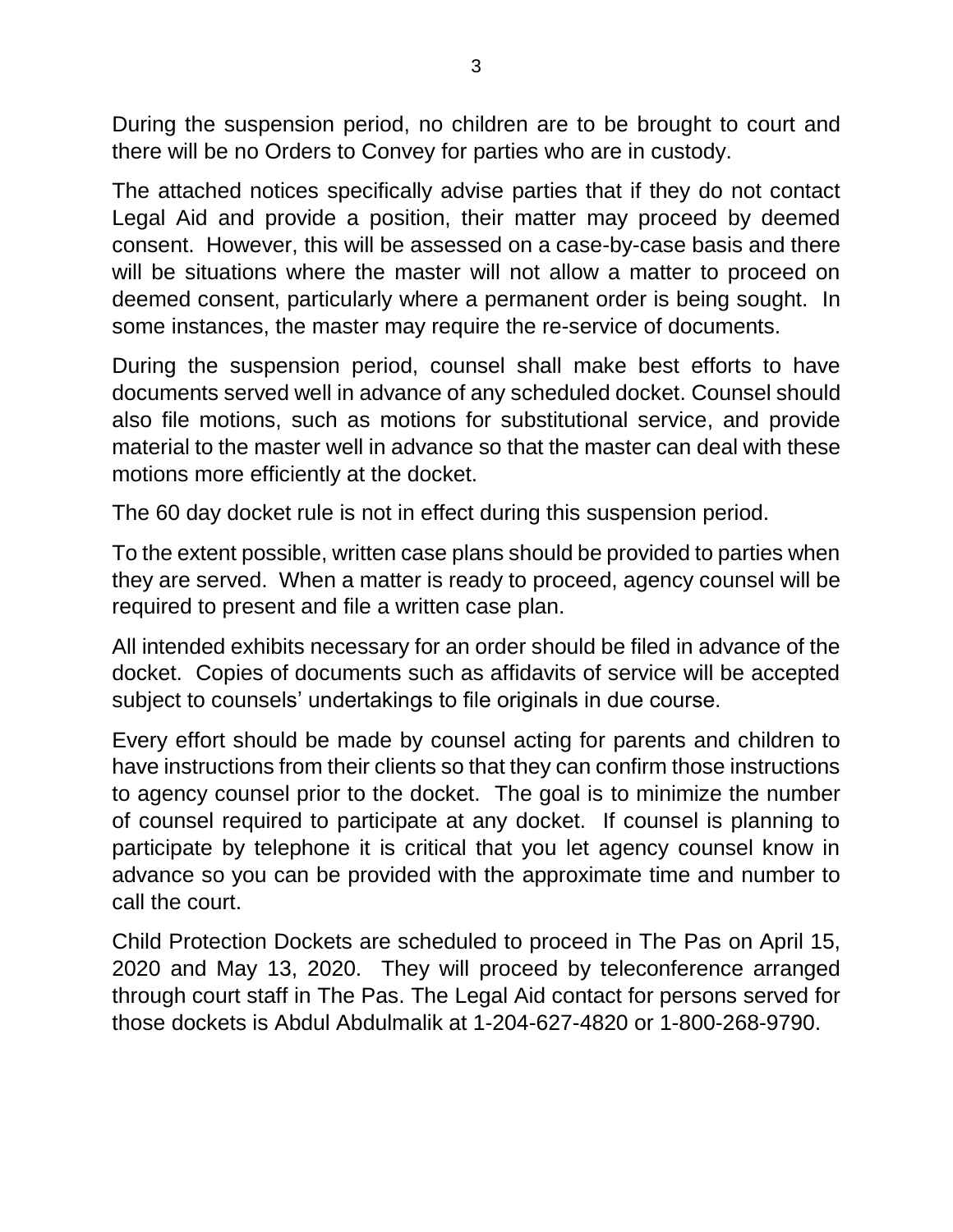Child Protection Dockets scheduled for Dauphin will proceed by teleconference on April 16, 2020 and May 14, 2020 (at the regularly scheduled time of 10:00 a.m.). The Legal Aid contact for persons served for those dockets is Stefania Whidden at 1-800-810-6977.

Child Protection Dockets scheduled for Brandon will proceed by teleconference on April 20, 2020, April 27, 2020, May 4, 2020 and May 19, 2020 (at the regularly scheduled time of 1:30 p.m.). The Legal Aid contact for persons served for those dockets is Wendy Stewart at 1-204-729-3485 or 1-800-766-2148

ISSUED BY:

"Original signed by Senior Master Lee"

\_\_\_\_\_\_\_\_\_\_\_\_\_\_\_\_\_\_\_\_\_\_\_\_\_\_\_\_\_\_\_\_\_

Senior Master F.A. Lee April 7, 2020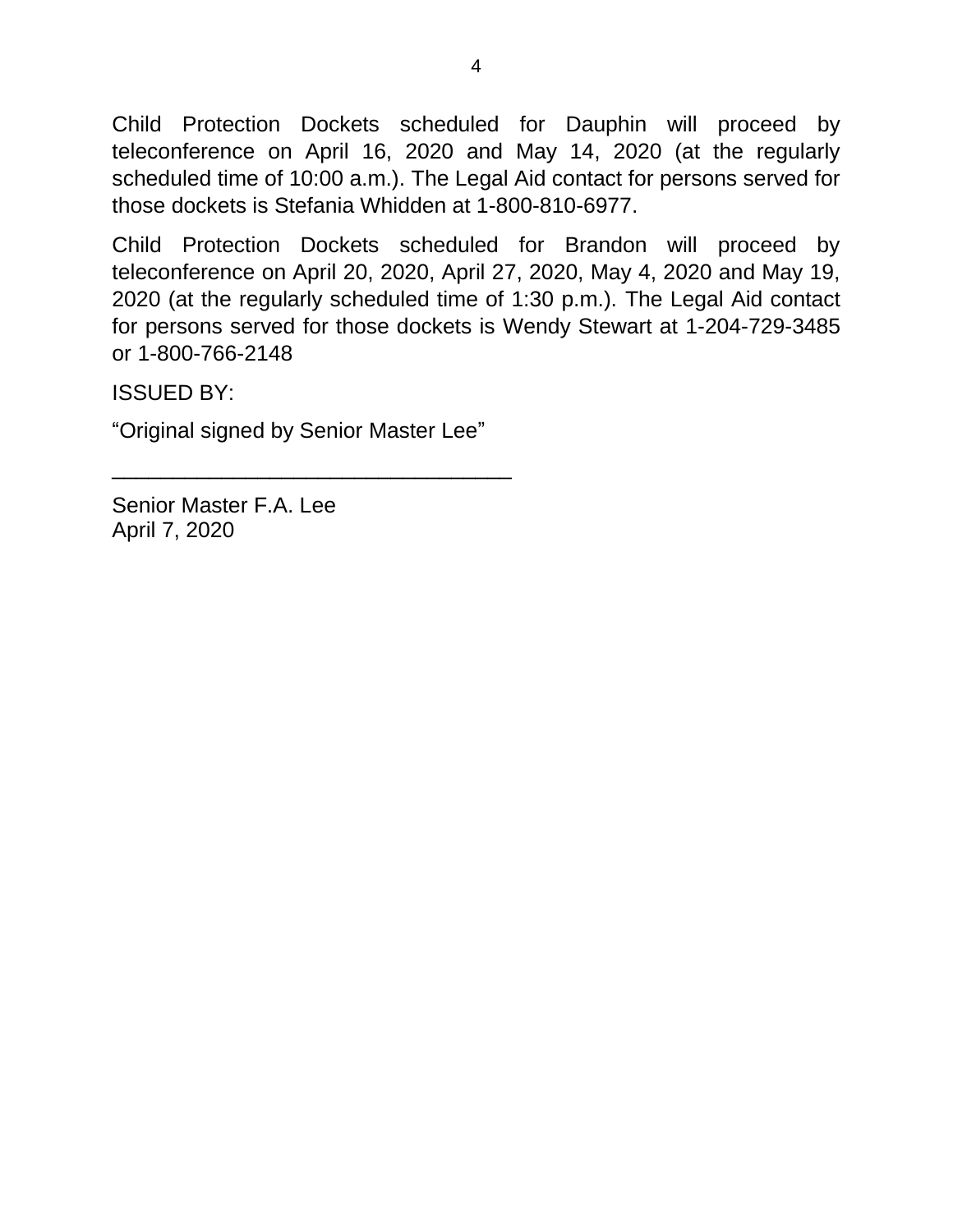### **IMPORTANT NOTICE TO RESPONDENTS MANITOBA COURT OF QUEEN'S BENCH CHILD PROTECTION DOCKETS (WINNIPEG CENTRE)**

You are being served or have been served with a petition that requires you to attend Court and tells you that if you do not attend Court on a specific date a Guardianship Order may be made in your absence.

Because of the COVID-19 pandemic, you **ARE NOT TO ATTEND AT THE COURT HOUSE.** 

However, this NOTICE is to tell you that **you have a right to speak with a lawyer**.

If you want to apply for a lawyer to represent you, you must immediately contact **LEGAL AID at 204-985-8582** between 9:00 a.m. and 4:00 p.m., Monday to Friday. Call this number and they will take your application over the phone. Once you complete the application, Legal Aid will tell the Court that you have applied for a lawyer and ask the Court to adjourn your matter until your lawyer is appointed. Once the lawyer is appointed, that lawyer will represent you at court. **YOU ARE NOT TO ATTEND COURT DURING THIS PERIOD OF TIME.** 

If you:

- 1. Agree with the Agency's plan or the Order the Agency is asking for and want to advise the court of your position without applying for a lawyer to represent you;
- 2. Are unsure and want to speak to a lawyer to get some more information;
- 3. Want to represent yourself;
- 4. Want to hire your own private lawyer to represent you;
- 5. Are a child who is 12 years of age or older (children may have an agency worker, foster parent or other person call for them);

you must immediately call Legal Aid at the number above. Legal Aid will take your information and assign a duty lawyer to speak with you. The duty lawyer will inform the court of your situation or position and will then tell you if the Court makes an Order or adjourns the matter to another date.

If you do not contact Legal Aid at 204-985-8582 **before** your scheduled date, the Court may make a Guardianship Order without giving you another notice.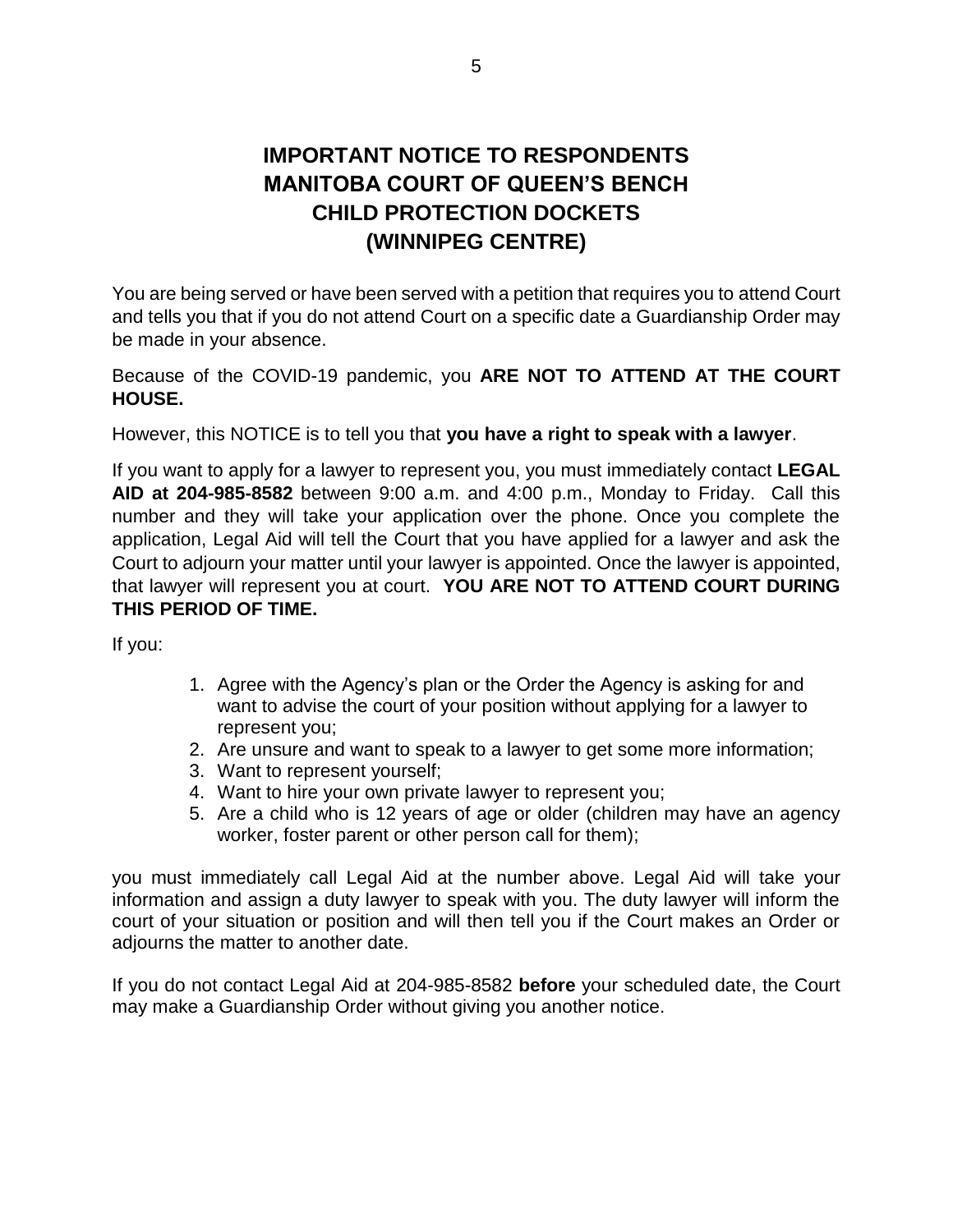## **IMPORTANT NOTICE TO RESPONDENTS MANITOBA COURT OF QUEEN'S BENCH CHILD PROTECTION DOCKETS (BRANDON CENTRE)**

You are being served or have been served with a petition that requires you to attend Court and tells you that if you do not attend Court on a specific date a Guardianship Order may be made in your absence.

Because of the COVID-19 pandemic, you **ARE NOT TO ATTEND AT THE COURT HOUSE.** 

However, this NOTICE is to tell you that **you have a right to speak with a lawyer**.

If you want to apply for a lawyer to represent you, you must immediately contact **LEGAL AID at 1-204-729-3485 or 1-800-766-2148** between 9:00 a.m. and 4:00 p.m., Monday to Friday. Call this number and they will take your application over the phone. Once you complete the application, Legal Aid will tell the Court that you have applied for a lawyer and ask the Court to adjourn your matter until your lawyer is appointed. Once the lawyer is appointed, that lawyer will represent you at court. **YOU ARE NOT TO ATTEND COURT DURING THIS PERIOD OF TIME.** 

If you:

- 1. Agree with the Agency's plan or the Order the Agency is asking for and want to advise the court of your position without applying for a lawyer to represent you;
- 2. Are unsure and want to speak to a lawyer to get some more information;
- 3. Want to represent yourself;
- 4. Want to hire your own private lawyer to represent you;
- 5. Are a child who is 12 years of age or older (children may have an agency worker, foster parent or other person call for them);

you must immediately call Legal Aid at the number above. Legal Aid will take your information and assign a duty lawyer to speak with you. The duty lawyer will inform the court of your situation or position and will then tell you if the Court makes an Order or adjourns the matter to another date.

If you do not contact Legal Aid at 1-204-729-3485 or 1-800-766-2148 **before** your scheduled date, the Court may make a Guardianship Order without giving you another notice.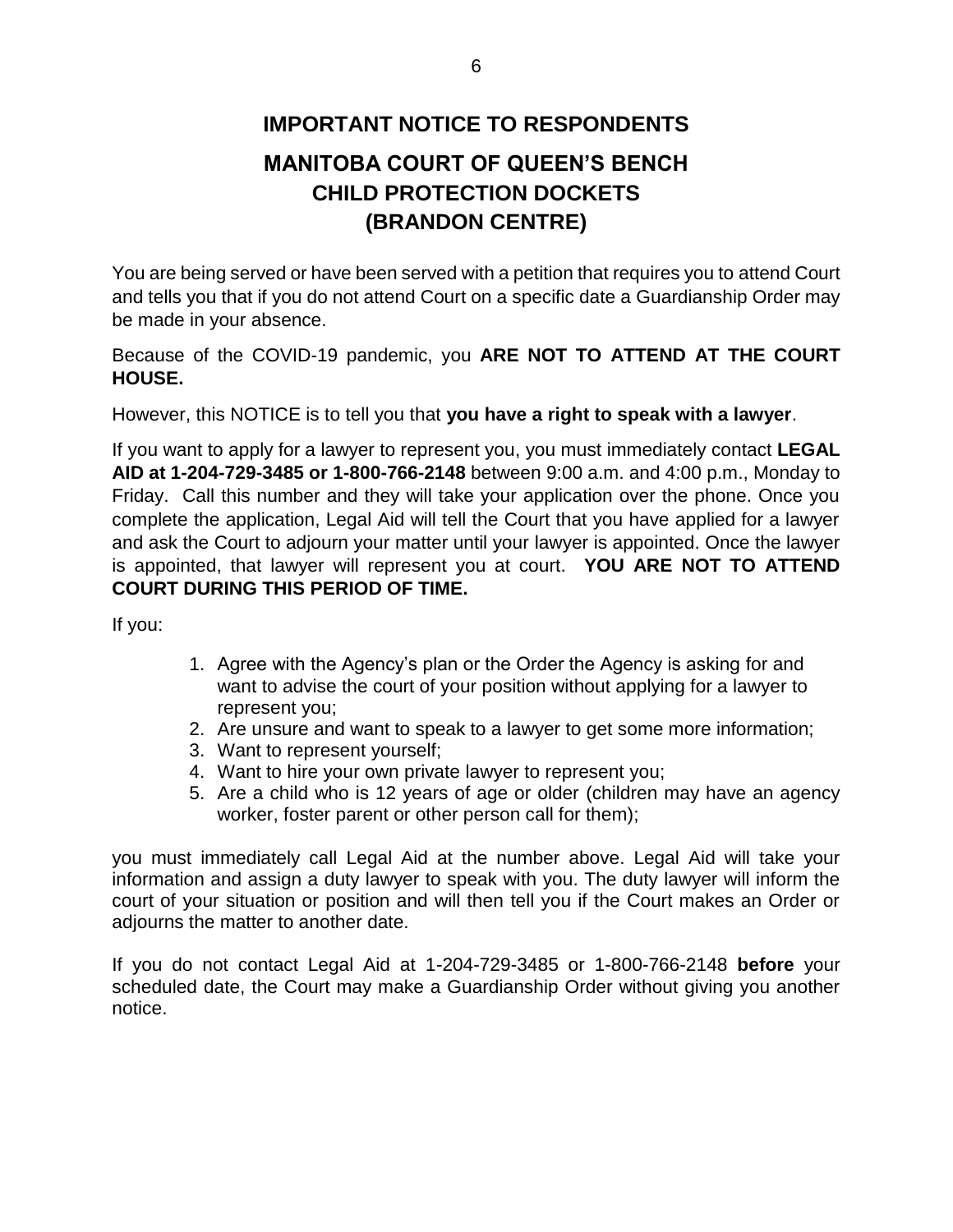### **IMPORTANT NOTICE TO RESPONDENTS MANITOBA COURT OF QUEEN'S BENCH CHILD PROTECTION DOCKETS (DAUPHIN CENTRE)**

You are being served or have been served with a petition that requires you to attend Court and tells you that if you do not attend Court on a specific date a Guardianship Order may be made in your absence.

Because of the COVID-19 pandemic, you **ARE NOT TO ATTEND AT THE COURT HOUSE.** 

However, this NOTICE is to tell you that **you have a right to speak with a lawyer**.

If you want to apply for a lawyer to represent you, you must immediately contact **LEGAL AID at 1-800-810-6977** between 9:00 a.m. and 4:00 p.m., Monday to Friday. Call this number and they will take your application over the phone. Once you complete the application, Legal Aid will tell the Court that you have applied for a lawyer and ask the Court to adjourn your matter until your lawyer is appointed. Once the lawyer is appointed, that lawyer will represent you at court. **YOU ARE NOT TO ATTEND COURT DURING THIS PERIOD OF TIME.** 

If you:

- 1. Agree with the Agency's plan or the Order the Agency is asking for and want to advise the court of your position without applying for a lawyer to represent you;
- 2. Are unsure and want to speak to a lawyer to get some more information;
- 3. Want to represent yourself;
- 4. Want to hire your own private lawyer to represent you;
- 5. Are a child who is 12 years of age or older (children may have an agency worker, foster parent or other person call for them);

you must immediately call Legal Aid at the number above. Legal Aid will take your information and assign a duty lawyer to speak with you. The duty lawyer will inform the court of your situation or position and will then tell you if the Court makes an Order or adjourns the matter to another date.

If you do not contact Legal Aid at 1-800-810-6977 **before** your scheduled date, the Court may make a Guardianship Order without giving you another notice.